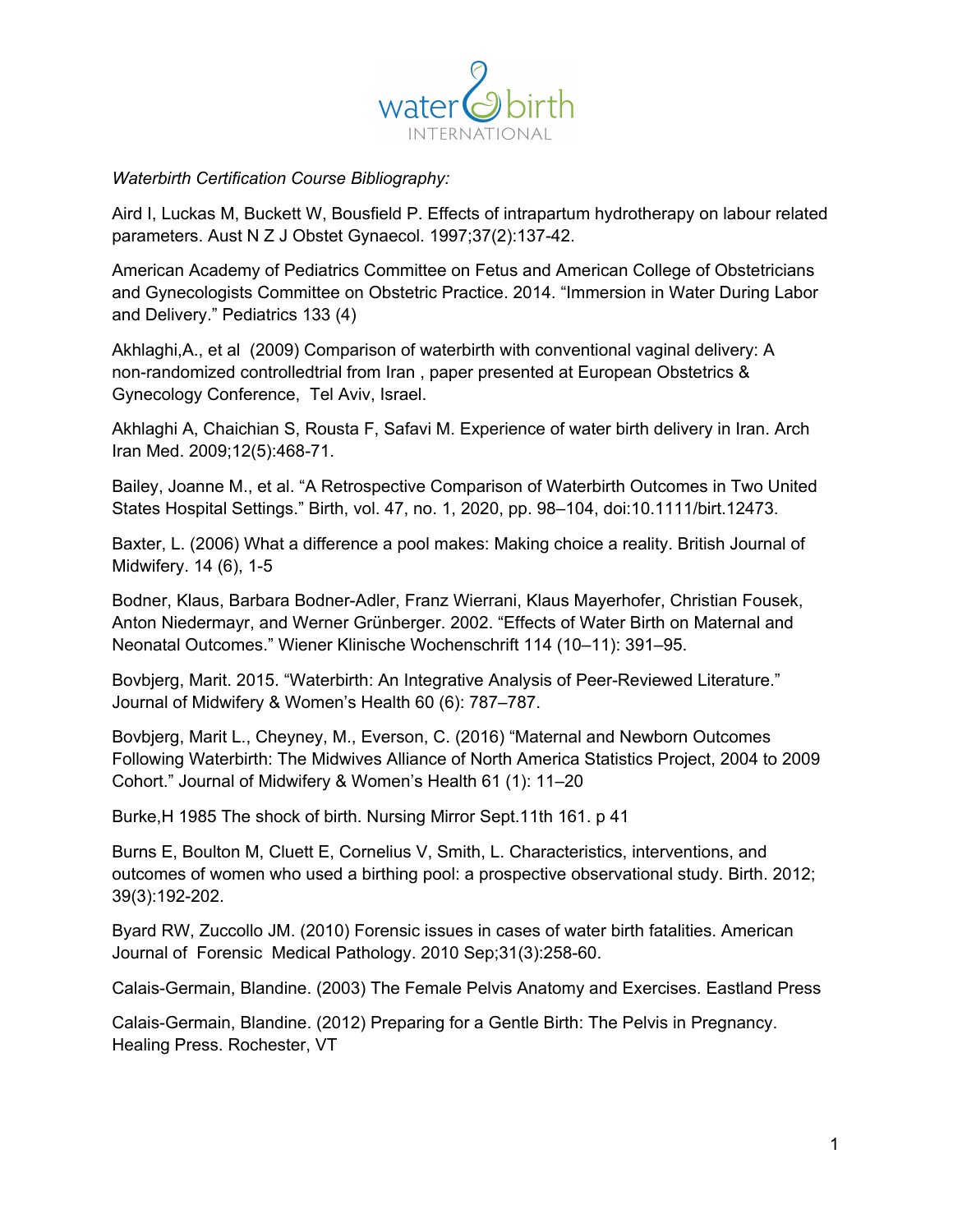

Carpenter, Lee, and Phil Weston. 2012. "Neonatal Respiratory Consequences from Water Birth." Journal of Paediatrics and Child Health 48 (5): 419–23.

Cervantes, Diana. 2015. "Infection Control and Midwifery: A Survey of Water Birth Practices." In . Cste. https://cste.confex.com/cste/2015/webprogram/Paper5352.html.

Chaichian , S., Akhlaghi , A., Rousta, F., Safavi, M. (2009) Experience of Water Birth Delivery in Iran Archives of Iranian Medicine, Volume 12, Number 5, September 2009 468 – 471

Cheyney MJ, Bovbjerg ML, Everson C, Gordon W, Hannibal D, Vedam S. Development and validation of a national data registry for planned home and birth center births: The MidwivesAlliance of North America Statistics Project 2.0 dataset. J MidwiferyWomens Health. 2014;59(1):8-16.

Christensen, Louise Fischer, and Charlotte Overgaard. 2017. "Are Freestanding Midwifery Units a Safe Alternative to Obstetric Units for Low-Risk, Primiparous Childbirth? An Analysis of Effect Differences by Parity in a Matched Cohort Study." BMC Pregnancy and Childbirth 17: 14.

Cluett ER, Burns E., (2009) Immersion in water in labour and birth. Cochrane Database Systematic Review. 2009 Apr 15;(2):CD000111.

Cluett, E., Pickering, R., Getliffe, K., Saunders, N. (2004 26 Jan) Randomised controlled trial of labouring in wtaer compared with standard of augmentation for management of dystocia in first stage of labour. British Journal of Medicine 328(7442):768

"Committee Opinion No. 679: Immersion in Water During Labor. Obstetrics & Gynecology." 2016. LWW. Accessed November 27.

Dahlen HG et al. Maternal and perinatal outcomes amongst low risk women giving birth in water compared to six birth positions on land. A descriptive cross sectional study in a birth centre over 12 years. Midwifery. 2013;29(7):759-764.

Davies, Rowena, et al. "The Effect of Waterbirth on Neonatal Mortality and Morbidity: A Systematic Review and Meta-Analysis." JBI Database of Systematic Reviews and Implementation Reports, vol. 13, no. 10, Oct. 2015, pp. 180–231, doi:10.11124/jbisrir-2015-2105.

Davies, Mark W. 2012. "Water Births and the Research Required to Assess the Benefits versus the Harms." Journal of Paediatrics and Child Health 48 (9): 726–29

Demirel, G., O. Moraloglu, I. H. Celik, O. Erdeve, L. Mollamahmutoglu, S. S. Oguz, N. Uras, and U. Dilmen. 2013. "The Effects of Water Birth on Neonatal Outcomes: A Five-Year Result of a Referral Tertiary Centre." European Review for Medical and Pharmacological Sciences 17 (10): 1395–98.

da Silva FMB, de Oliveira SMJV, Nobre MRC (2009) A randomised controlled trial evaluating the effect of immersion bath on labour pain. Midwifery 25(3): 286-294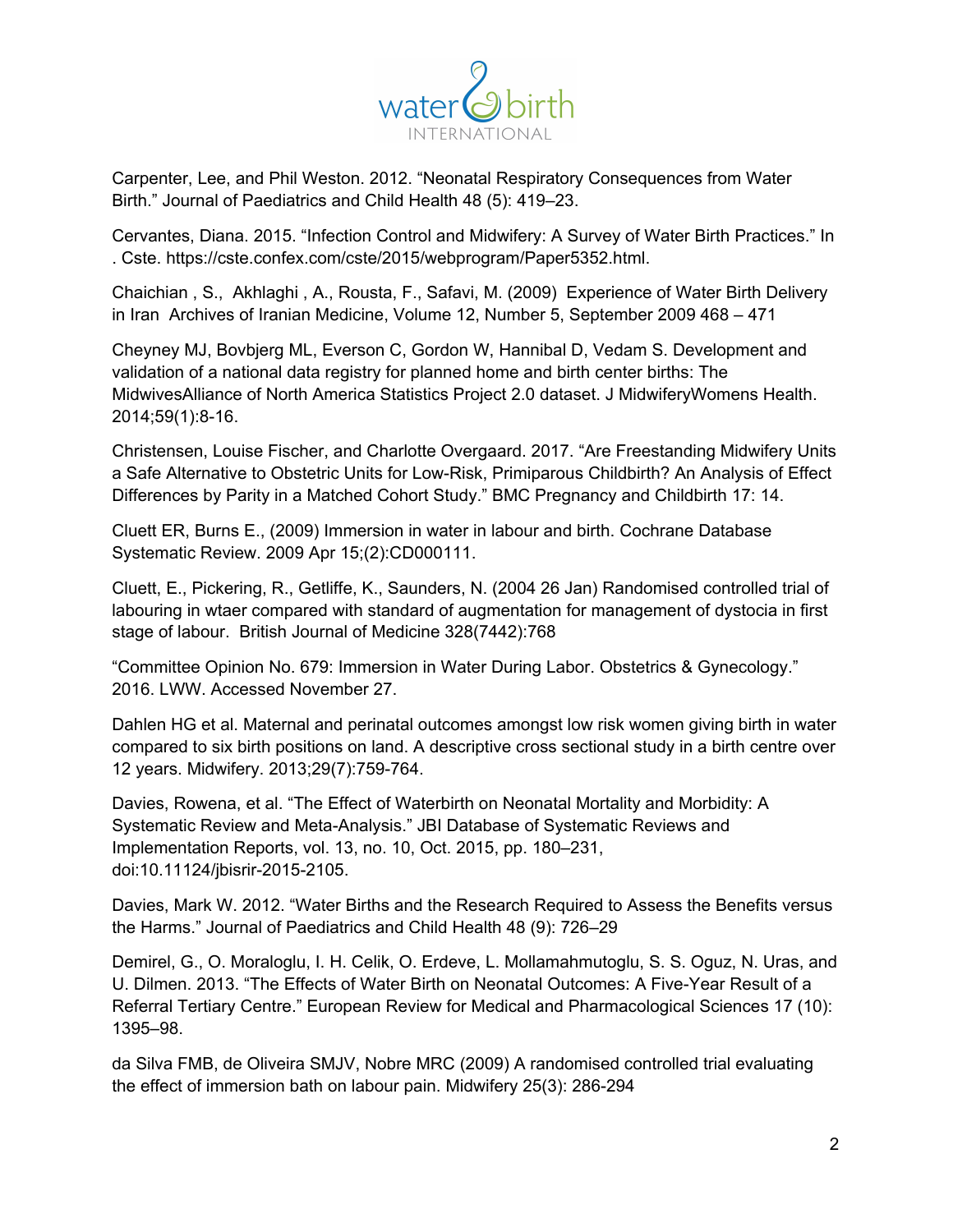

Demirel G, Moraloğlu O, Celik I, et al. The effects of water birth on neonatal outcomes: A five-year result of a referral tertiary centre. Eur Rev Med Pharmacol Sci. 2013;17(10):1395-8.

El-Wahab, Niveen, and Neville Robinson. 2011. "Analgesia and Anaesthesia in Labour." Obstetrics, Gynaecology and Reproductive Medicine 21 (5): 137–41.

Eriksson, M., et al. (1996, Aug.). Warm tub bath during labor. A study of 1385 women with prelabor rupture of the membranes after 34 weeks of gestation. Acta Obstet et Gynecol Scand 75 (7): 642-644.

Falconer,AD and Powless,AB 1982 Plasma noradrenaline levels during labour. Anaesthesia 37 pp 416-20

Fehervary P, Lauinger-Lörsch E, Hof H, Melchert F, Bauer L, Zieger W. Water birth: microbiological colonisation of the newborn, neonatal and maternal infection rate in comparison to conventional bed deliveries. Arch Gynecol Obstet. 2004;270(1):6-9.

Fewell, J.E., Johnson, P. (1983). Upper airway dynamics during breathing and during apnea in fetal lambs. J of Physiol 339: 495-504.

Garland, D (2017) Revisiting Waterbirth: An Attitude to Care. Palgrave Macmillan., London

Garland, D. (2006). On the crest of a wave: Completion of a collaborative MIDIRS Midwifery Digest, Vol 16, (1) 81-85

Gayiti, M. R., Li, X. Y., Zulifeiya, A. K., Huan, Y., & Zhao, T. N. (2015). Comparison of the effects of water and traditional delivery on birthing women and newborns. European Review for Medical and Pharmacological Sciences, 19(9), 1554-1558

Geissbuhler, V., Eberhard, J., (2000) Waterbirths: A comparative study, a prospective study on more than 2000 waterbirths. Fetal Diagnosis and Therapy Sept-Oct; 15(5):291-300

Geytenbeek, Jenny. "Evidence of effective hydrotherapy". Physiotherapy. V. 88(9):514-529, 2002.

Ghasemi, M., & Valiani, M (2014). Water Birth; method, benefits and indications in comparison with normal vaginal delivery in women parturient in Isfahan University of Medical Sciences hospitals. Iranian Journal of Reproductive Medicine, 12(6):48

Gilbert RE, Tookey PA (1999) Perinatal mortality and morbidity among babies delivered in water:surveillance study and postal survey. British Medical Journal 319(7208): 183-7

Goddard, S. (1996). A Teacher's Window into the Child's Mind and Papers from the Institute for Neuro-Physiological Psychology. A Non-Invasive Approach to Solving Learning and Behavior Problems. Fern Ridge Press, Eugene, OR

Goer, H., Romano, A. (2012) Optimal Care in Childbirth: A Physiologic Approach. Classic Day Publishing, Seattle.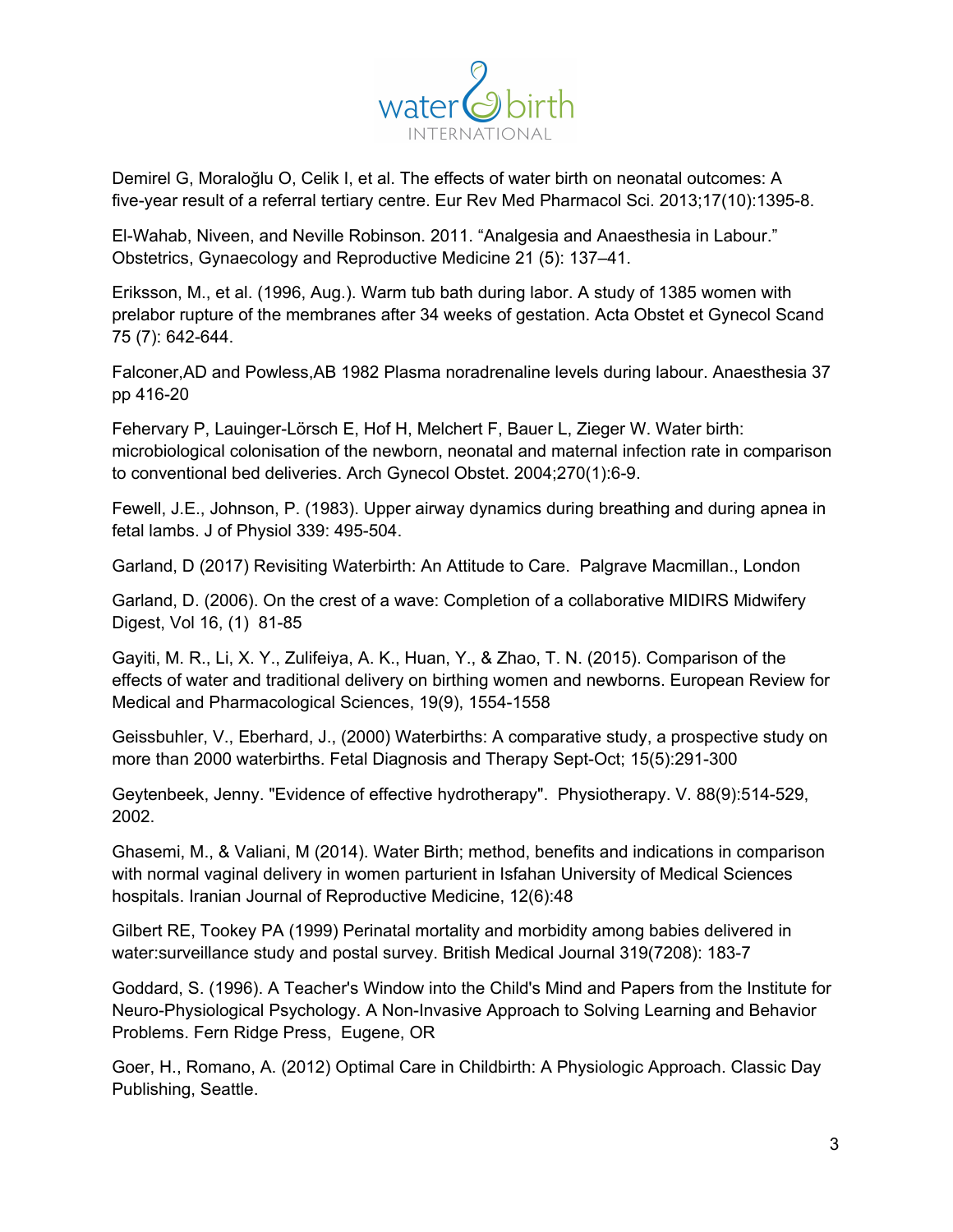

Hamed H et al. 1967 Role of caratoid chemoreceptors in the initiation of effective breathing of the lamb at term. Paediatrics 39 (3) pp 329 -36

Harper, B (Summer 2000) Waterbirth Basics: from newborn breathing to hospital protocols. Midwifery Today, 54: 9-15, 68

Harper, B(2002). Taking the plunge: reevaluating waterbirth temperature guidelines. MIDIRS 12:4 pp 506-7

Harper, B (2014). Birth, Bath and Beyond: The Science and Safety of Water Immersion During Labor and Birth. Journal of Perinatal Education Summer , Volume 23, Number 3

Henderson, J. et al. Labouring women who used a birthing pool in obstetric units in Italy: prospective observational study. BMC Pregnancy Childbirth. 2014;14 (17).

Hutton EK, Hassan ES. Late vs early clamping of the umbilical cord in full-term neonates: Systematic review and meta-analysis of controlled trials. JAMA. 2007;297:1241–1252.

Johnson P (1996) Birth under water – to breathe or not to breathe. British Journal of Obstetrics and Gynaecology 103(3): 202-8

Katz, V., et al. (1990, Feb.). A comparison of bed rest and immersion for treating the edema of pregnancy. Obstetrics and Gynecology 75 (2): 147-51

Koviland, M., Almasi, A., Heydarpour, S. (2014). Comparison between the outcomes of water birth and normal vaginal delivery. Journal of Midwifery and Reproductive Health 2, 220-226.

Kowalewska, M., Welfel, E., Kawczynski, P., & Pokrzywnicka, M. (2004). Clinical condition of newborns from water birth at the Perinatology Clinic, Institute Of Gynecology and Obstetrics of the Medical University in Lodz, in the years 1996-2001. Ginekologia Polska, 75(4), 267-273.

Lukasse, M., Rowe,R.,Townend J., et al.(2014) "Immersion in Water for Pain Relief and the Risk of Intrapartum Transfer among Low Risk Nulliparous Women: Secondary Analysis of the Birthplace National Prospective Cohort Study." BMC Pregnancy and Childbirth 14: 60

Lim, K.M.X., Tong, P.S.Y., Chong, Y.S. (2015). A comparative study between waterbirths and conventional vaginal deliveries in an obstetrician-led unit in Singapore. BJOG: An International Journal of Obstetrics and Gynaecology, 122(S1):252-315

Liu, Yinglin, Yukun Liu, Xiuzhi Huang, Chuying Du, Jing Peng, Peixian Huang, and Jianping Zhang. (2014). "A Comparison of Maternal and Neonatal Outcomes between Water Immersion during Labor and Conventional Labor and Delivery." BMC Pregnancy and Childbirth 14 (May): 160.

McDonald, Susan J, Philippa Middleton, Therese Dowswell, and Peter S Morris. 2014. "Cochrane in Context: Effect of Timing of Umbilical Cord Clamping in Term Infants on Maternal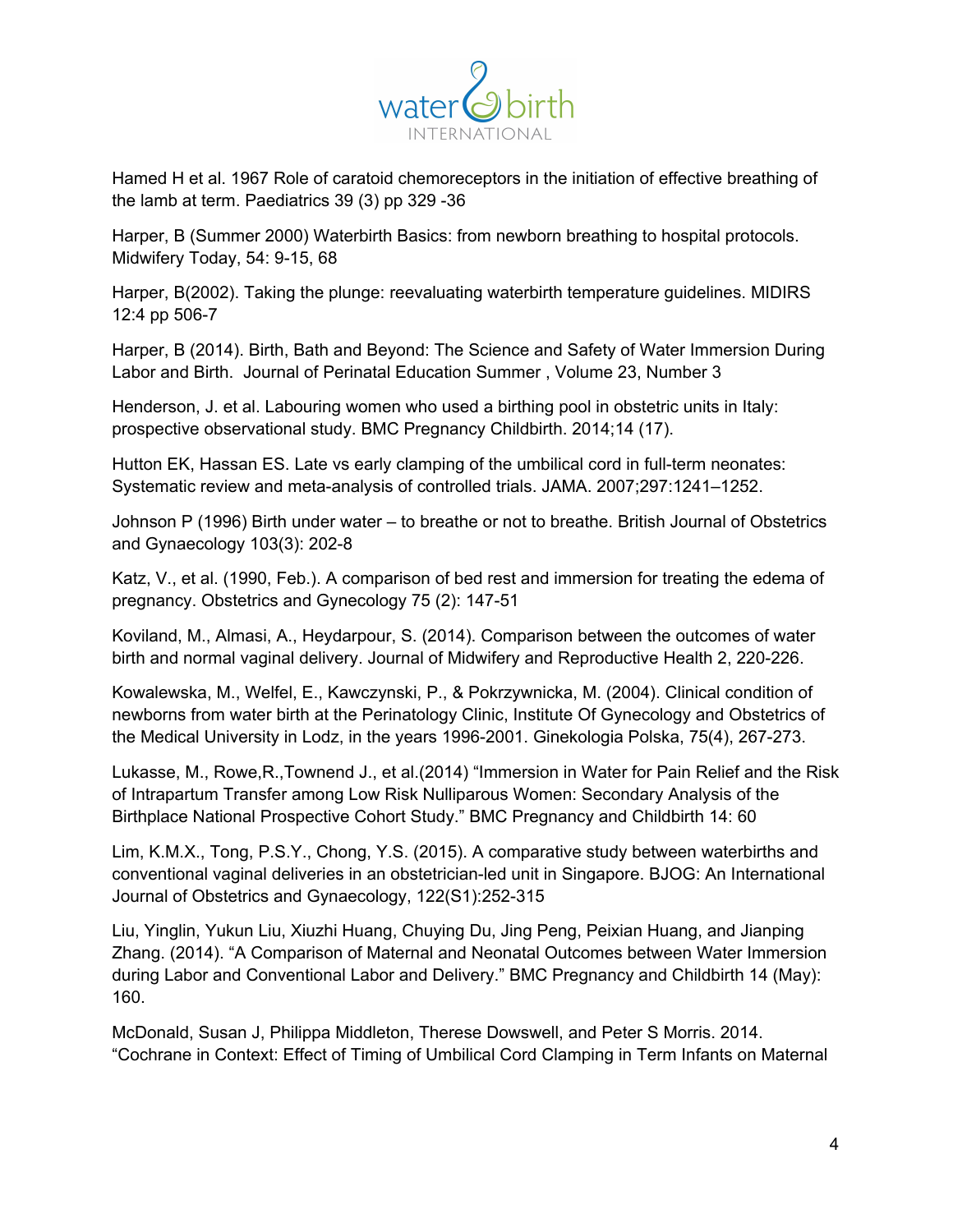

and Neonatal Outcomes." Evidence-Based Child Health : A Cochrane Review Journal 9 (2): 398.

McPhillips, M., Hepper, P. G., & Mulhern, G. (2000). Effects of replicating primary-reflex movements on specific reading difficulties in children: a randomised, double-blind, controlled trial. The Lancet, 355(9203), 537-541.

Maude, Robyn M., and Mikyung Kim. "Getting into the Water: A Prospective Observational Study of Water Immersion for Labour and Birth at a New Zealand District Health Board." BMC Pregnancy and Childbirth, vol. 20, no. 1, May 2020, p. 312, doi:10.1186/s12884-020-03007-6.

Menakaya, U., Albayati, S., Vella, E., Fenwick, J., & Angstetra, D. (2013). A retrospective comparison of water birth and conventional vaginal birth among women deemed to be low risk in a secondary level hospital in Australia. Women & Birth, 26(2), 114-118.

Mercer, J. Current best evidence: a review of the literature on umbilical cord clamping. Journal of Midwifery and Women's Health. 2001; 46: 402–414

Mercer, J., Skovgaard R. "Neonatal Transitional Physiology: A New Paradigm." Journal Of Neonatal And Perinatal Nursing, 2002;15(4):56-75.

Mercer, J, McGrath, M, Silver, H, Hensman, A, Oh, W. (2003) "Immediate And Delayed Cord Clamping In Infants Born Between 24 To 32 Weeks: A Pilot Randomized Controlled Trial" Journal of Perinatology, 23:466-472.

Mercer, J. S., R. L. Skovgaard, J. Peareara-Eaves, and T. A. Bowman. 2005. "Nuchal Cord Management and Nurse-Midwifery Practice." Journal of Midwifery & Women's Health 50 (5): 373–79.

Mercer JS, Erickson-Owens DA, Graves B, Haley MM. 2007 Evidence-based practices for the fetal to newborn transition. J Midwifery Womens Health. 52:262–272.

Mercer, J. Erickson-Owens, D. "Re-Thinking Placental Transfusion and Cord Clamping Issues." Journal of Perinatal and Neonatal Nursing, 2012;26(3):202–217.

Meyer SL, Weible CM, Woeber K., (2010) Perceptions and practice of waterbirth: a survey of Georgia midwives. Journal of Midwifery & Womens Health. 2010 Jan-Feb;55(1):55-9.

MIDIRS (2008) The use of water during childbirth. Informed choice leaflet for professionals. Bristol: MIDIRS

Mistrangelo E, Chiara R. , Gaggero, Chiara Nadalini, Mancuso, Esposito, Morano, S., Costantini, S. (2007) Does water delivery affect pelvic floor? Ultrasound evaluation of perineal function. Archives of Gynecology & Obstetrics (2007) Volume 276, Number 2, 133-138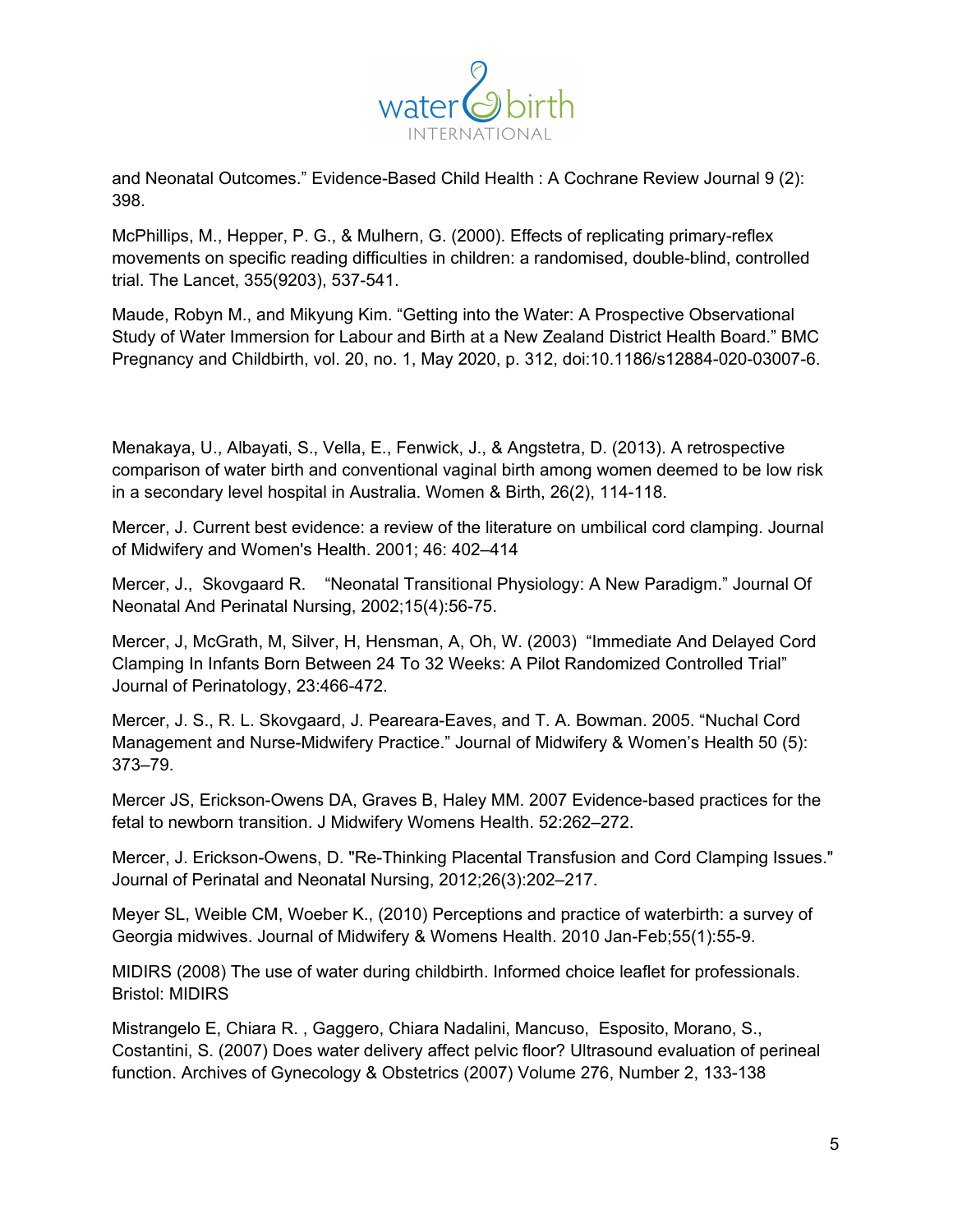

Mollamahmutoglu, L., Moraloglu, O., Ozyer, S., Su, F. A., Karayalcin, R., Hancerlioglu, N., Dilmen, U. (2012). The effects of immersion in water on labor, birth and newborn and comparison with epidural analgesia and conventional vaginal delivery. Journal of the Turkish German Gynecology Association, 13(1), 45-49.

Moneta, J., Okninska, A., Wielgos, M., Przybos, A., Chrostowska, J., & Marianowski, L. (2001). The influence of water immersion on the course of labor. Ginekologia Polska, 72(12), 1031-1036.

National Institute of Clinical Excellence (NICE) (2007) Intrapartum Care: care of healthy women and their babies. London: NICE

Nagai, T., Sobajima H., Iwasa M., Tsuzuki T., Kura F., et al. 2003. "Neonatal Sudden Death Due to Legionella Pneumonia Associated with Water Birth in a Domestic Spa Bath." Journal of Clinical Microbiology 41 (5): 2227–29.

Nichols, W.J., Blue Mind: The Surprising Science That Shows How Being Near, In, On, or Under Water Can Make You Happier, Healthier, More Connected, and Better at What You Do. 2015. Back Bay Books.

Nutter, Elizabeth, Jenna Shaw-Battista, and Amy Marowitz. 2014. "Waterbirth Fundamentals for Clinicians." Journal of Midwifery & Women's Health 59 (3): 350–54

Nyqvist KH, Anderson GC, Bergman N, Cattaneo A, Charpak N, Davanzo R, Ewald U, Ibe O, Ludington-Hoe S, Mendoza S, Pallás-Allonso C, Ruiz Peláez JG, Sizun J, Widström AM. (2010) Towards universal Kangaroo Mother Care: recommendations and report from the First European conference and Seventh International Workshop on Kangaroo Mother Care. Towards universal Kangaroo Mother Care: recommendations and report from the First European conference and Seventh International Workshop on Kangaroo Mother Care. Acta Paediatr. 99(6):820-6.

Odent, M. (1998, March). Use of water during labor—updated recommendations. MIDIRS 8 (1): 68-9

Odent M. Birth under water. Lancet 1983: 1476-1477

Pagano E, De Rota B, Ferrando A, Petrinco M, Merletti F, Gregori D. (2010) An economic evaluation of water birth: the cost-effectiveness of mother well-being. Journal of Evaluation in Clinical Practice. 2010 Oct;16(5):916-9.

Pedroso FS, Riesgo RS, Gatiboni T, et al. The diving reflex in healthy infants in the first year of life. J Child Neurology. 2012;27(2):168-71.

Phillips, C. (2001) Hands of Love: Seven Steps to the Miracle of Birth. New Dawn Publishing, Annapolis, Maryland.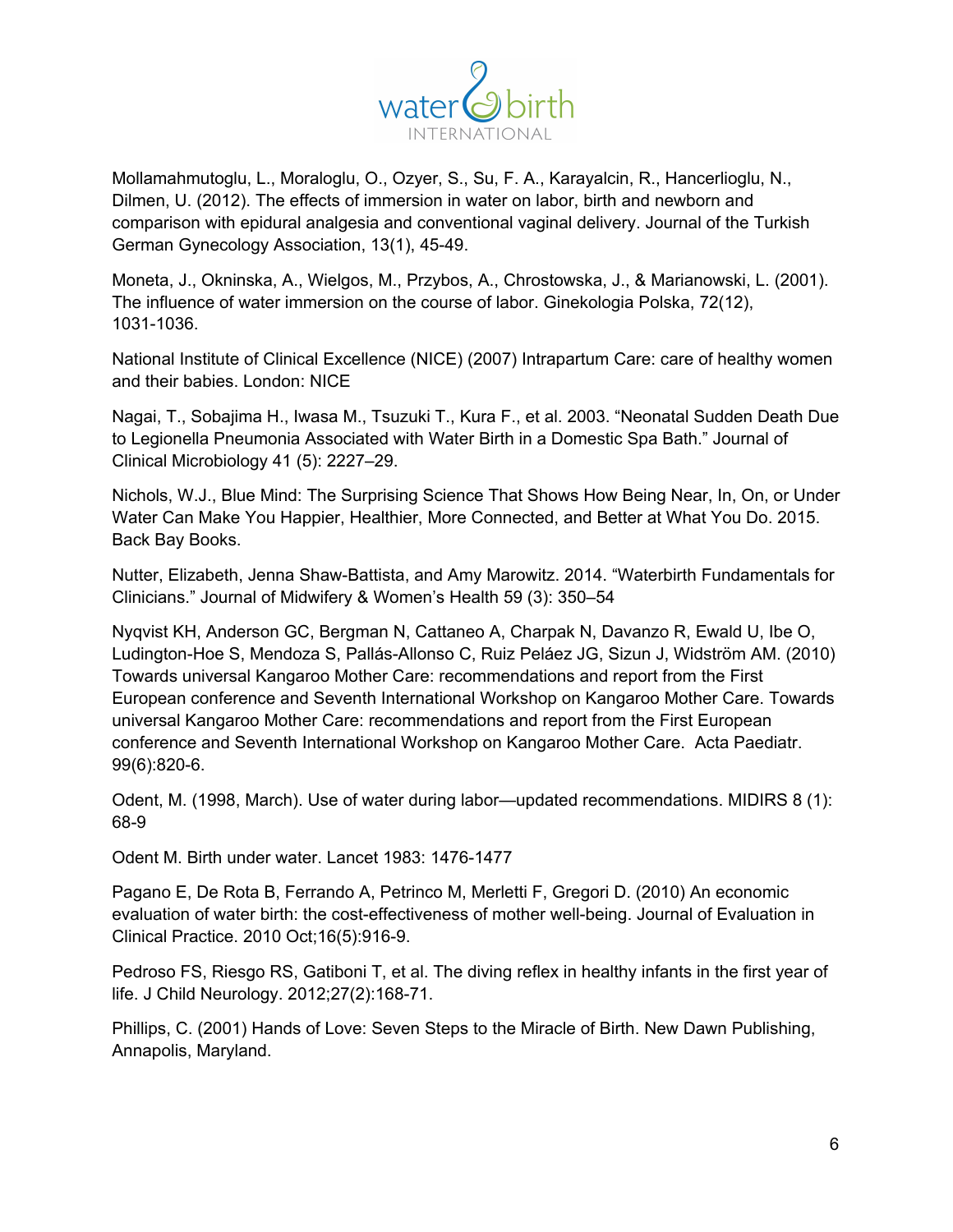

Royal College of Midwives. 2006. "Immersion in water during labour and birth." Joint Position Paper no. 1. London, Royal College of Obstetricians and Gynecologists and Royal College of Midwives.

RCM Guideline – Intrapartum use of water for labour. Royal College of Midwives Trust, August 2012

Ros H. (2009) Effects of waterbirths and conventional bed births on outcomes for neonates. Curationis.;32(2):46-52.

Schafer, R.( 2014) Umbilical cord avulsion in waterbirth. J Midwifery Womens Health. 59(1):91-4.

Siegel, P. (1960) Does bath water enter the vagina? Obstet Gynecol. 15:660-661.

Schrocksnadel, H., Kunczicky, V., Meier, J., Brezinka, C., & Oberaigner, W. (2003). [Water Birth: experience at a university clinic and a district hospital in Austria]. Gynakol Geburtshilfliche Rundsch, 43(1), 7-11.

Shaw-Battista, J. C. (2009). Optimal outcomes of labor and birth in water compared to standard maternity care. (Ph.D.), University of California, San Francisco.

Simpson, Kathleen Rice. 2013. "Underwater Birth." Journal of Obstetric, Gynecologic, & Neonatal Nursing 42 (5): 588–94.

Snapp, Carol, et al. "The Experience of Land and Water Birth Within the American Association of Birth Centers Perinatal Data Registry, 2012-2017." The Journal of Perinatal & Neonatal Nursing, vol. Publish Ahead of Print, Dec. 2019, doi:10.1097/JPN.0000000000000450.

Taylor, H., Kleine, I., Bewley, S., Loucaides, E., & Sutcliffe, A. (2016). Neonatal outcomes of waterbirth: a systematic review and meta-analysis. Archives of Disease in Childhood: Fetal and Neonatal Edition, 101(4), F357-365

Thoeni A, Mussner K, Ploner F. (2010) Water birthing: retrospective review of 2625 water births. Contamination of birth pool water and risk of microbial cross-infection. Minerva Ginecol. 2010 Jun;62((3):203-11

Thoeni A, Zech N, Moroder L, Ploner F.(2005) Review of 1600 water births. Does water birth increase the risk of neonatal infection? Journal of Maternal Neonatal Medicine 2005 May;17(5):357-61.

Torkamani S, Kangani F, Janani F.The effects of delivery in water on duration of delivery and pain compared with normal delivery. Pak J Med Sci. 2010;26(3):551-5.

Vanderlaan, Jennifer. "Retrospective Cohort Study of Hydrotherapy in Labor." Journal of Obstetric, Gynecologic & Neonatal Nursing, vol. 46, no. 3, May 2017, pp. 403–10, doi:10.1016/j.jogn.2016.11.018.